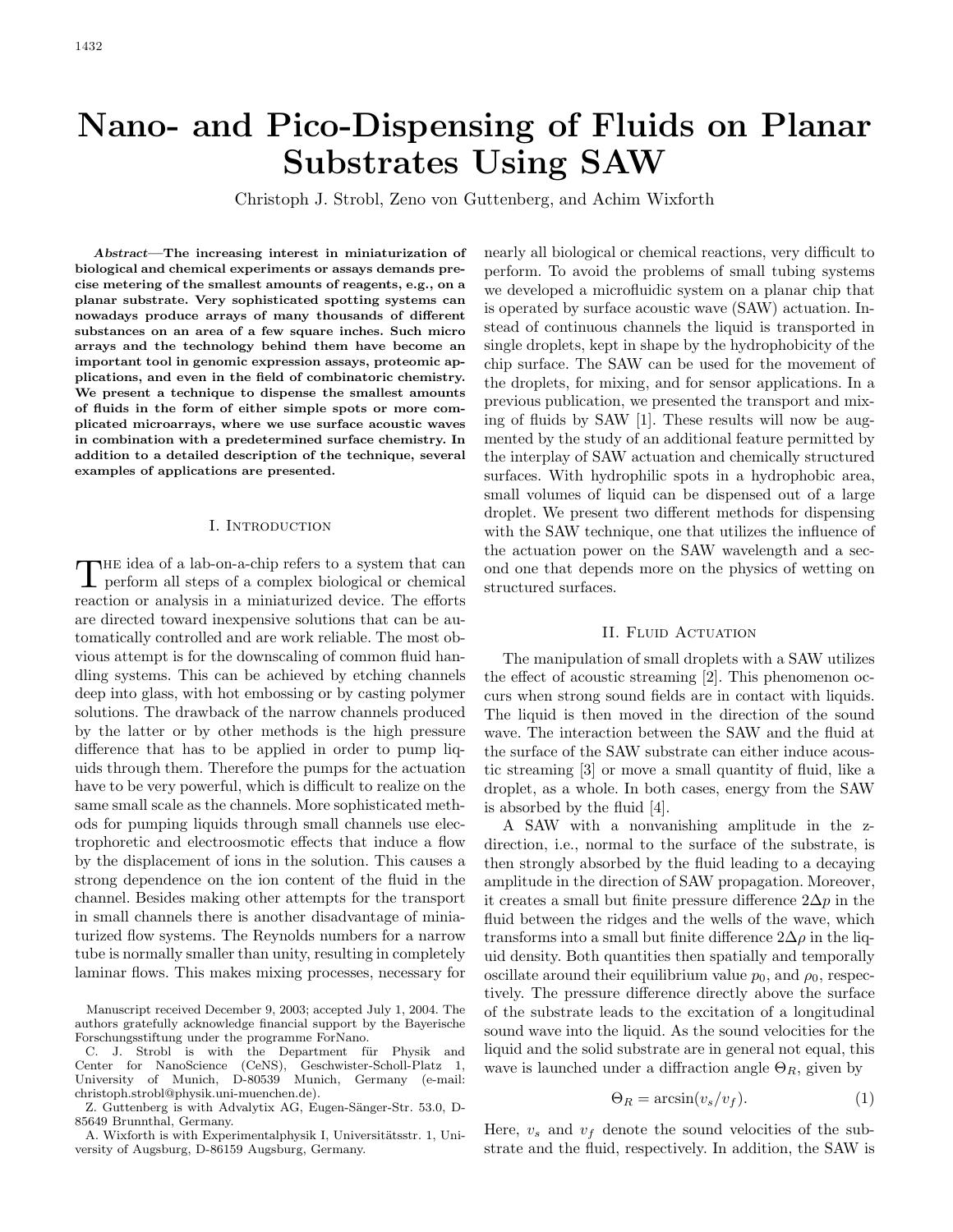

Fig. 1. Sketch of the acoustically driven actuation of a small droplet. A SAW is excited on a piezoelectric substrate by means of an interdigital transducer (IDT). Employing a lithographically defined modulation of the wetting properties of the surface, fluidic tracks are created to hold the droplet within the sound path and to predetermine its trajectory.

responsible for the buildup of an acoustic radiation pressure

$$
P_S = \rho_0 v_S^2 \left(\Delta \rho / \rho_0\right)^2 \tag{2}
$$

in the direction of the sound propagation in the fluid. This leads to an internal streaming in a closed volume, such as a droplet, as the boundary of the droplet reflects the actuated fluid back to the source. For larger SAW power, the droplet becomes deformed from its equilibrium shape, which leads to different wetting angles in 'luff' and 'lee' of the SAW and is moved as a whole into the direction of SAW propagation.

The SAW in our experiments was generated on a piezoelectric  $128^{\circ}$ rot LiNbO<sub>3</sub> substrate with gold interdigital transducer (IDT) consisting of twelve pairs of split-4 fingers with 600  $\mu$ m aperture. The resonant frequencies were  $f = 114, 340, 567, \text{ and } 800 \text{ MHz}$ . The corresponding wavelengths were  $\lambda = 33, 11, 6.8,$  and 4.8  $\mu$ m. The IDT showed an insertion loss of about 6 dB each, if measured in a delay line configuration. To control the direction of droplet movement, the surface wetting properties of the lithium niobate were modulated. In a first step the substrate was coated with 200 nm quartz in a plasma-enhanced chemical vapor deposition process. Then the surface was silanized with octadecyltrichlorsilane (OTS) [5], [6]. In this process, a self-assembled monolayer is formed on the chip surface which changes the wetting properties from hydrophilic to hydrophobic. To define so-called fluidic tracks [1] or more complex modification geometries in the surface chemistry of the chip, the silanized surface is structured by photolithography in a series of subsequent standard processing steps. A pulse-modulated RF signal is fed to the IDT and a SAW propagates over the chip. When the SAW reaches the contact line of a droplet on the substrate surface situated in the acoustic path (600  $\mu$ m wide), it moves along the fluidic tracks over the chip (Fig. 1).

A water droplet pushed over the surface keeps its circular shape and does not lose parts of the liquid. The exper-



Fig. 2. The chip layout for an array dispenser. A modulation of the wetting properties (black: hydrophilic, white: hydrophobic) employing an OTS-based surface chemistry defines the position and the size of the dispensed droplets.

imental setup therefore leads to reproducible results. For larger droplets  $(V > 50 \text{ nL})$ , the humidity conditions are not controlled because the water droplet does not evaporate during the course of the experiments. For smaller droplet sizes, evaporation can be prevented by controlling the humidity of the surrounding in a sealed sample holder or by cooling down the sample below the dew point. For high temperature processes, the droplets can even be covered by a mineral oil layer, as will be discussed elsewhere.

#### III. Array Dispenser

To dispense small amounts of liquid with an exact volume is still a matter of intensive research. Most ideas are based on the principle of an ink jet printer, where a small droplet is formed by piezoelectric compression of a small cavity. For lab-on-a-chip systems the dispensing needs to incorporate small amounts of reagent out of an exterior reservoir into the processing device. The combination of SAW actuation and wetting properties on chemically structured surfaces can very effectively be used for such an exact dispensing of small amounts of liquid on a planar chip surface. On a patterned surface containing hydrophobic and hydrophilic areas, water droplets will preferably stay on the latter to reduce the free energy. To investigate how this phenomenon can be utilized for dispensing purposes, a checkerboard pattern was processed into the hydrophobic OTS surface of a SAW device. The squares had side lengths of  $65 \mu m$  and were situated in the acoustic path (Fig. 2).

After placing a large droplet  $(V = 50 \text{ nL})$  on the checkerboard pattern within the acoustic path, a RF signal with a frequency of  $f = 114$  MHz pulse-modulated with a repetition rate of 10 ms and a pulse width of 1 ms and at least 20 dBm power was applied to the IDT. The droplet is pushed over the checkerboard by the propagating SAW. The checkerboard ensures the same droplet guidance effect as a fluidic track. During the movement of the droplet it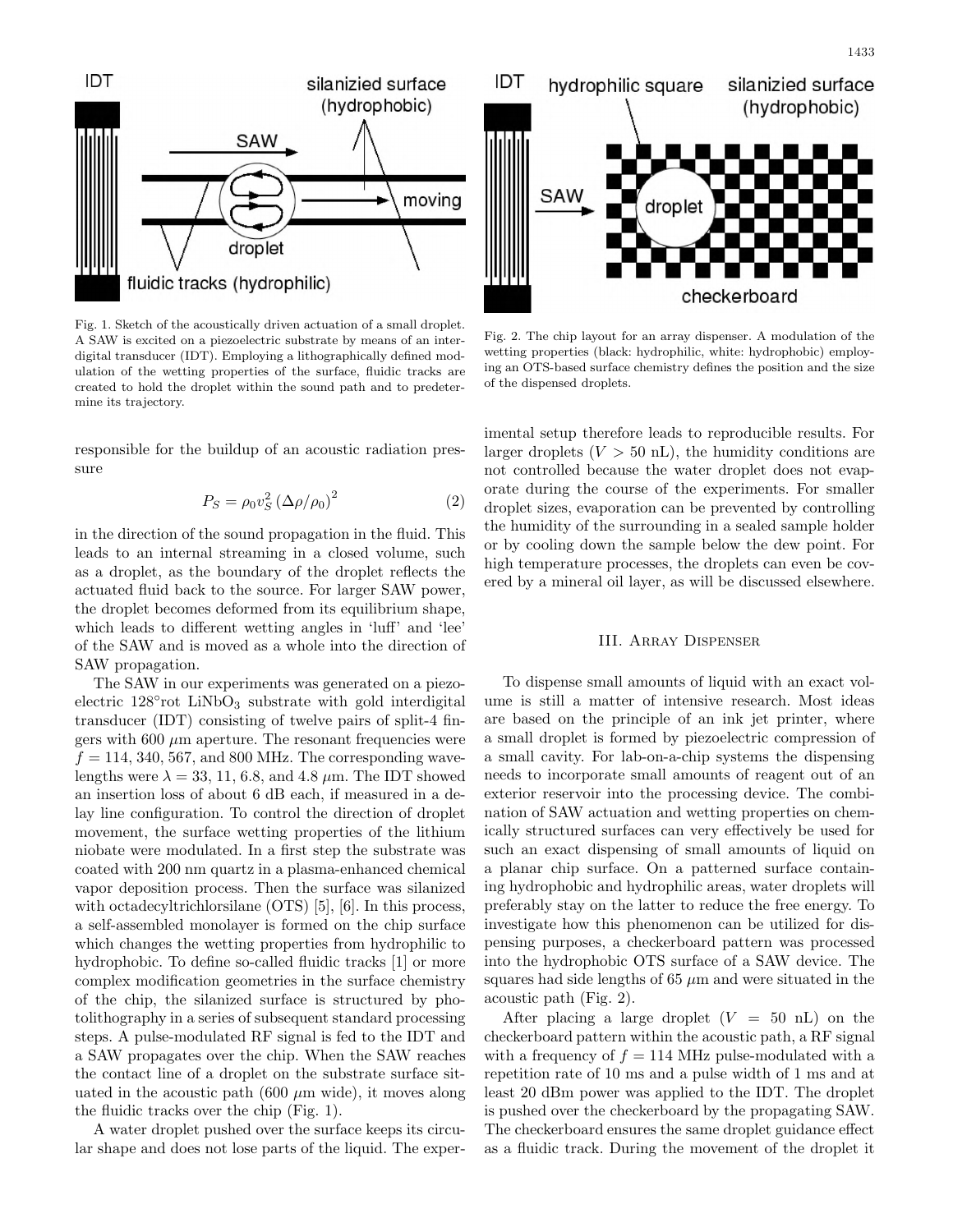looses its circular shape and the contact line is deformed by tonguelike tethers. They are ruptured when the contact line moves on, leaving a small amount of water in the hydrophilic squares. This scheme operates reproducibly and every square is filled with the same amount of liquid. The size distribution of the droplets is very narrow, as their volume is solely determined by the difference in surface energy and the geometry of the squares acting as hydrophilic anchors. A very interesting fact is that the small droplets are not affected by the SAW and the large droplet is not retarded, owing to the mass loading on the substrate between droplet and IDT.

The size of the dispensed droplets was measured with a microscope. The wetting angle of water on OTS of about 105 ◦ and the side length of the squares are the determining geometrical values. With these values the droplet volume can be estimated to be of the order of 50 pL. Direct measurement yielded a volume between 10 and 30 pL. The small size of the droplets in this case leads to a fast evaporation of the dispensed droplets in 0.4 sec at 18<sup>°</sup>C. Reducing the temperature close to the dewpoint increases the life time up to 10 s. Below the dewpoint the dispensed droplets can be conserved for a much longer time for further experiments.

Based on the split-4 geometry IDT, a SAW with a higher frequency could be generated on the same chip. To test the influence of the SAW wavelength on the dispensed droplets in the square array, the frequency was changed to  $f = 340$  MHz with the RF power kept constant. At this higher frequency, the dispensed very small droplets could also be moved. With the SAW acting like a snow plow, the droplets are pushed to their next neighbors where they merge. This happens in a cascade fashion until the acoustic path is emptied. Moving a large droplet with an  $f = 340$  MHz SAW over the checkerboard yields no dispensing effect, as expected from the preceding results.

#### IV. SELECTIVE ACTUATION

In the following experiment, the influence of the wavelength of the SAW is more closely inspected. As observed before, the dispensed droplets (base diameter  $d = 50 \ \mu m$ ) are too small for a SAW at  $f = 114$  MHz ( $\lambda = 33 \mu m$ ) to be affected, but not for  $f = 340$  MHz ( $\lambda = 11 \mu$ m). Therefore, the ratio of the droplet diameter and the wavelength of the SAW seems to be critical for the actuation of small droplets.

To measure this influence more directly, a sample comprising lithographically defined fluidic tracks was used (see Fig. 1). While keeping RF power, frequency, and modulation constant, the droplet velocity as a function of their volume was investigated. When the diameter of the wetted area is large compared to the SAW wavelength, no dependence of the droplet velocity on its volume can be recognized (Fig. 3). However, if the volume is reduced and the radius becomes comparable or smaller than the SAW wavelength, the velocity decreases dramatically. A



Fig. 3. Measurement of the droplet velocity as a function of the droplet volume for fixed SAW power and frequency. For droplet volumes corresponding to a base diameter of less than the SAW wavelength, a strong dependence of the velocity on the volume is observed; as soon as the base diameter of the droplet becomes larger than the SAW wavelength, saturation of the reachable velocity is observed.

 $V = 1$  nL droplet is nearly immobile at  $f = 114$  MHz. When the same droplet was moved with a SAW frequency of  $f = 340$  MHz, the velocity increased.

#### V. Passive Dispenser

For an alternative, acoustically mediated dispensing method, a different chip design and surface chemistry was used. The chip had six transducers, allowing actuation of the droplets on two parallel and one perpendicular pathways. The surface in this case was covered with gold and modified successively by two different kinds of thiols. The chemical patterning of the surface was achieved with the help of photolithography.

A small droplet can also dispensed in a more passive way by the SAW. In the setup shown in Fig. 4, a fluid reservoir is formed by a large prolate hydrophilic spot surrounded by a hydrophobic area. Using a SAW to move the fluid bulge partly out of the spot leads to an increase of the free energy and therefore creates a backward force. If the SAW is switched off, the former equilibrium state of the bulge is restored. This can be used to dispense a small amount of liquid in a hydrophilic spot anchor close to the prolate area. Under the action of a SAW, this anchor is covered by the fluid, and after the RF power is switched off, the retracting bulge leaves the spot wetted. With a second perpendicularly orientated SAW transducer, the dispensed droplet can then be moved to other positions on the chips (Fig. 5). In this setup, transducers with the same RF frequency can be employed because the spot size was chosen according to the design rule (diameter large as compared to the SAW wavelength at 114 MHz). The spot diameters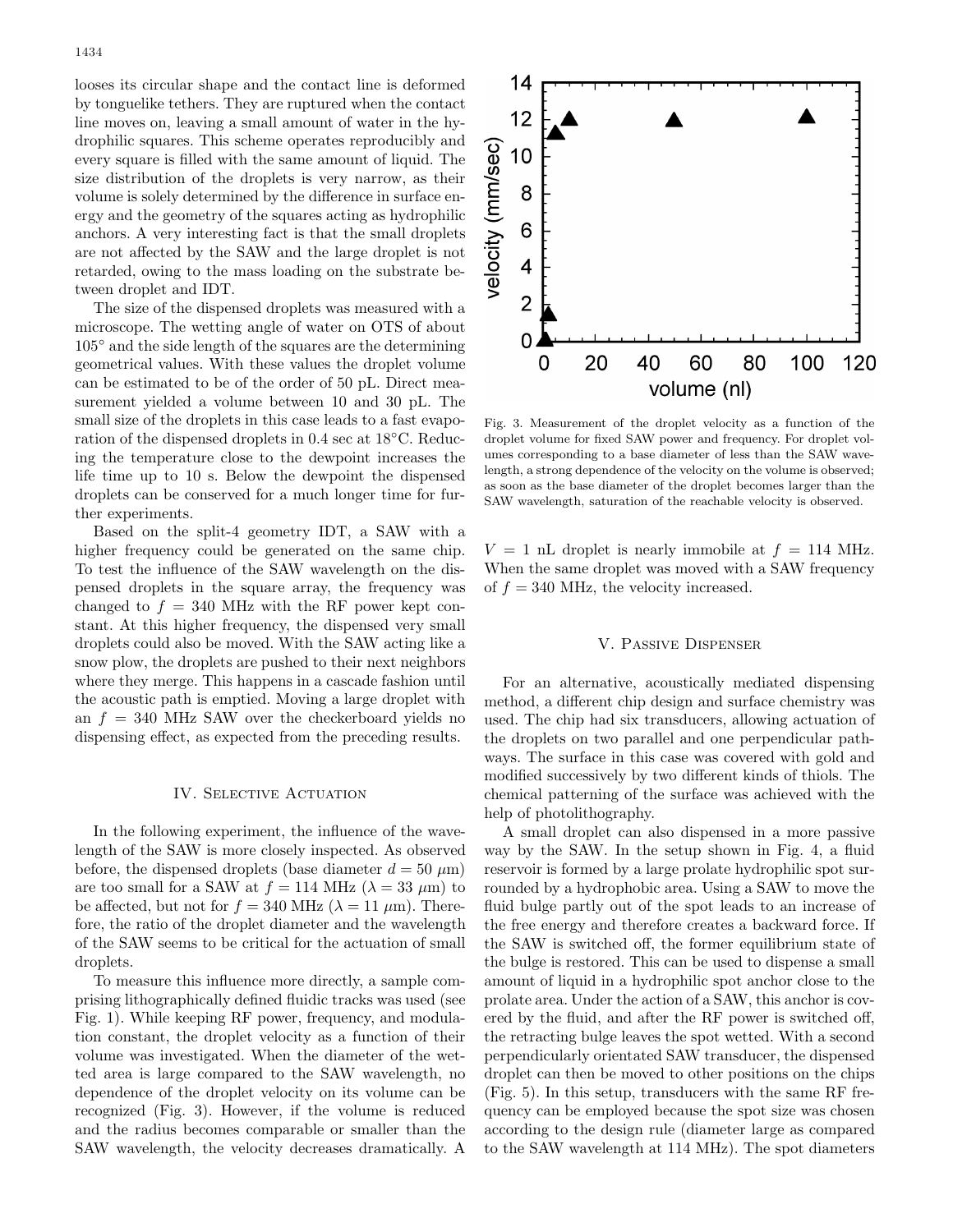

Fig. 4. Sketch of the SAW-driven passive dispenser and time sequence of the dispensing process as explained in the text. In (a), the IDT on the left is activated to push the reservoir droplet towards the hydrophilic anchor. In (b), the hydrophilic anchor is wetted by the reservoir. In (c), switching off the SAW retracts the reservoir droplet leaving a small droplet at the anchor site. In (d), a second SAW is used to push the dispensed droplet toward a container anchor (larger gray area to the upper right).



Fig. 5. Photograph of the dispenser chip as described in Fig. 4.

in the experiment were in the range of 300  $\mu$ m, yielding a liquid volume of around 2 nL. This dispensing method works very reproducibly, allowing distribution of a large number of droplets on the chip or collection of them in a single spot to yield larger volumes.

## VI. CONCLUSION

All of our fluidic chips are produced employing common methods of chip processing. The use of planar processes opens the possibility for a low-cost production. Furthermore, the application of a dispenser needs no additional step in the production because all the processing steps are

integrable in the former steps. Also, the dispensers are integrable to a SAW-based lab-on-a-chip system without any technology break.

Two methods for dispensing with the SAW technique were presented. The array dispenser utilizes different SAW wavelengths to separate the actuation of large and small droplets, and the passive dispenser uses a hydrophilic area to remove a small amount of water from a predefined dispensing spot. An array dispenser is suitable to create an array of droplets or dried spots for applications like DNAtest. The array dispenser works reliably and fast and needs no control system. A passive dispenser is suitable to dispense any volume with an external control. In this case there is no expensive change in hardware setup needed and thus represents a cheap solution.

#### **REFERENCES**

- [1] C. J. Strobl, A. Rathgeber, A. Wixforth, C. Gauer, and J. Scriba, "Planar microfluidic processors," in Proc. IEEE Ultrason. Symp., 2002, pp. 246–249.
- [2] W. L. Nyborg, "Acoustic streaming," in Nonlinear Acoustics. M. F. Hamilton and D. T. Blackstock, Eds. San Diego: Academic, 1998, pp. 207–232.
- [3] S. Shiokawa, Y. Matsui, and T. Moriizumi, "Experimental study on liquid streaming by SAW," Jpn. J. Appl. Phys., vol. 28, pp. 126–128, 1989.
- [4] Z. Guttenberg, A. Rathgeber, S. Keller, J. O. Rädler, A. Wixforth, M. Kostur, M. Schindler, and P. Talkner, "Flow profiling of a surface acoustic wave nanopump," Phys. Rev. E, submitted for publication.
- [5] X.-D. Xiao, G.-Y. Liu, D. H. Charych, and M. Salmeron, "Preparation, structure and mechanical stability of alkylsilane monolayers on mica," Langmuir, vol. 11, pp. 1600–1604, 1995.
- [6] J. B. Brzoska, I. Ben Azouz, and F. Rondelez, "Silanization of solid subtrates: A step toward reproducibility," Langmuir, pp. 4367–4373, 1994.



**Christoph Strobl** was born in 1975 in Munich, Germany. He received the Diploma in Physics degree from the University of Munich. He was one of the first students in Prof. Wixforth's group to work on the acoustically driven fluid actuation on piezoelectric substrates. Presently, he is a Ph.D. student both in Augsburg and in Munich investigating the effect of the piezoelectric fields of a SAW in combination with planar fluidic biochips.



**Zeno von Guttenberg** was born in 1970 in Werneck, Frankonia, Germany, and studied physics in Freiburg and in Munich, Germany. He received his Diploma in biophysics from the Harvard Medical School in Boston and his Ph.D. degree from the Technical University in Munich (biophysics). Apart from a strong interest in biophysical phenomena, his research activities extend also into surface chemistry. Since 2001, Dr. von Guttenberg has been a member of the research staff at the Advalytix AG, Brunnthal, Germany.